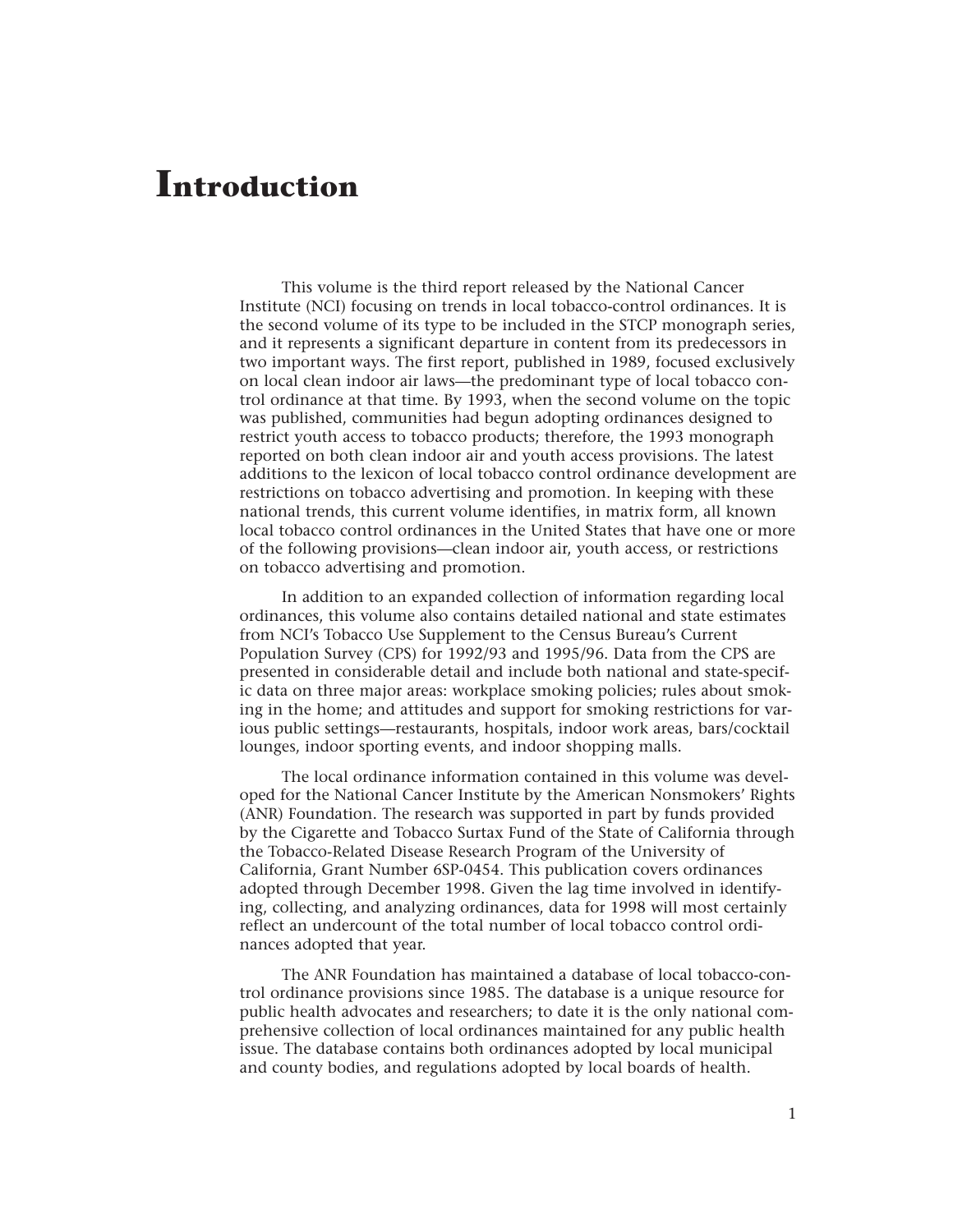Staff members of the ANR Foundation identify, track, and collect ordinance information in a variety of ways. Information specialists monitor electronic and print media sources for news clips. Useful sources include newsgroups, e-mail list servers, public health journals and newsletters, tobacco industry journals, and smokers' rights newsletters—the Tobacco Institute's annual legislative report on local ordinances has always been a particularly rich source of information.

The Foundation also solicits ordinance information through the use of biannual mailings sent to individuals and organizations in all 50 states. Those surveyed include local and state nonsmokers' rights groups, local and state health departments, county health officers and local boards of health, voluntary health agencies, and state/county associations and city leagues.

All of the collected ordinance information is analyzed using a standard evaluation instrument before being included in the ANR database.

**MONOGRAPH ORGANIZATION** This monograph is divided into four major sections. Section I presents a discussion of the background, effects, and industry responses to local tobacco control ordinance development in the United States.

> Section II presents local ordinance data taken from the ANR Foundation's database. The data are broken down into three major categories—clean indoor air ordinances, youth access restrictions, and tobacco advertising and promotion restrictions. For each category, this section includes a summary table of the total number of ordinances for each state, and one or more listings of the individual ordinances presented by state and community. The summary tables present only those states that have local communities with applicable ordinances.

This section also includes five maps prepared by the Tobacco Control Policies Project at the University of California, San Diego. The maps are designed to give a visual overview of certain state laws and local ordinances, allowing for direct state-to-state comparisons of the levels of restriction required by law. Presenting the ordinances on a map also allows for the communities with strong tobacco control laws to stand out, especially if the state has weak or non-existent tobacco control laws.

The data used to create the maps were obtained from two sources. The state data were taken from *State Legislated Actions on Tobacco Issues* (SLATI), American Lung Association, 1997 and are current through Dec 31, 1997. The local ordinance data were taken from the National Matrix of Local Ordinances, maintained by the ANR Foundation. The local ordinance data as presented in the maps are current through December 31, 1997.

The appendix to Section II presents four tables summarizing information on state tobacco control laws. The tables cover state laws that restrict smoking in public places; age restrictions for the sale of tobacco products; state laws that restrict tobacco sales through vending machines; and state restrictions on the distribution of tobacco product samples. The state data in these tables were taken from the 1998 SLATI report.